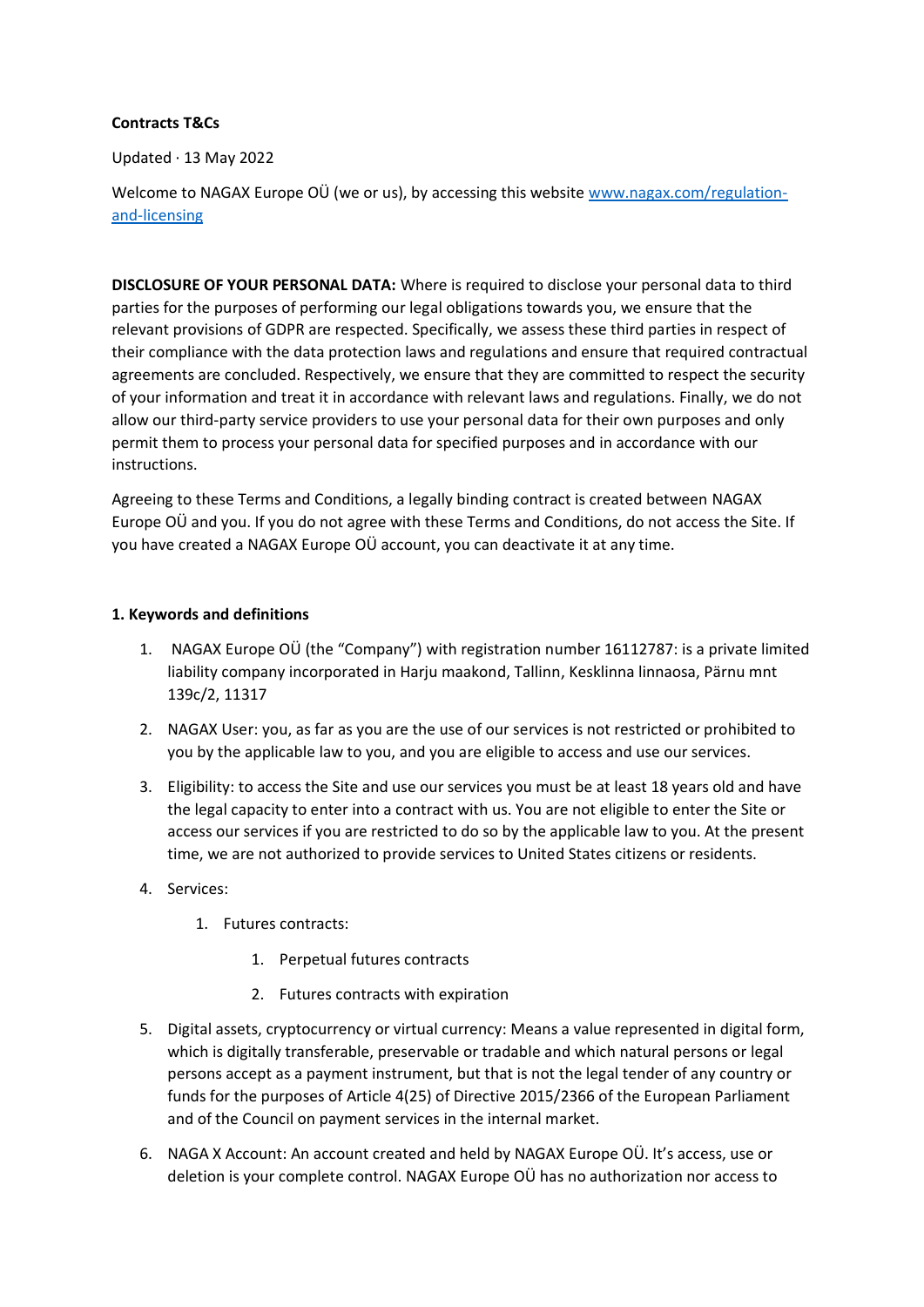your NAGAX Europe OÜ Account or initiates transactions from your NAGAX Europe OÜ Account.

7. Content: All text, graphics, user interfaces, visual interfaces, photographs, trademarks, logos, sounds, music, artwork, and computer code, including but not limited to, the design, structure, selection, coordination, expression, "look and feel", and arrangement of such content, contained on the websites and mobile applications are owned, controlled or licensed by or to NAGAX Europe OÜ, and is protected by trade dress, copyright, patent and trademark laws, and various other intellectual property rights and unfair competition laws.

## **2. Risk Acknowledgement**

- 1. The value of a virtual currency is highly volatile, the value can go up or down at any time and there can be a substantial risk that you lose money buying, selling, holding, or investing in virtual currency.
- 2. You should carefully consider whether the trading of virtual currency is suitable for you in light of your own financial condition and circumstances.
- 3. We do not own or control the underlying software protocols which govern the operation of virtual currency, generally, the underlying software protocols are 'open source' and anyone can use, copy, modify, and distribute them. We do not assume any responsibility for the operation of underlying software protocols and are not capable to guarantee its functionality, security, or availability. You acknowledge and accept the risk that underlying software protocols relating to any virtual currency you store in your virtual currency wallet may change.
- 4. Once a withdrawal of virtual currency has been requested from your account, there is no way for us to reverse the transaction. You and you alone hear all the responsibility of any withdrawal transaction.
- 5. BY OPENING A NAGAX EUROPE OÜ ACCOUNT YOU ACKNOWLEDGE YOUR ACCEPTANCE AND UNDERSTANDING OF ALL THE RISKS ASSOCIATED WITH VIRTUAL CURRENCY.

# **3. Content and Use**

- 1. All text, graphics, user interfaces, visual interfaces, photographs, trademarks, logos, sounds, music, artwork, and computer code (collectively referred to as the 'content'), including but not limited to, the design, structure, selection, coordination, expression, "look and feel", and arrangement of such content, contained on the websites and mobile applications are owned, controlled or licensed by or to NAGAX Europe OÜ, and is protected by trade dress, copyright, patent and trademark laws, and various other intellectual property rights and unfair competition laws.
- 2. NAGAX Europe OÜ hereby grants you a personal, non-exclusive license to access our website and to use our Services solely to fulfill your operations in compliance with these Terms and Conditions.
- 3. You may not use the content or our services for any illegal purpose or another purpose not mentioned in these Terms and Conditions, nor permit any third party to use our services on your behalf nor use our services on behalf or benefit of any third party in any way whatsoever.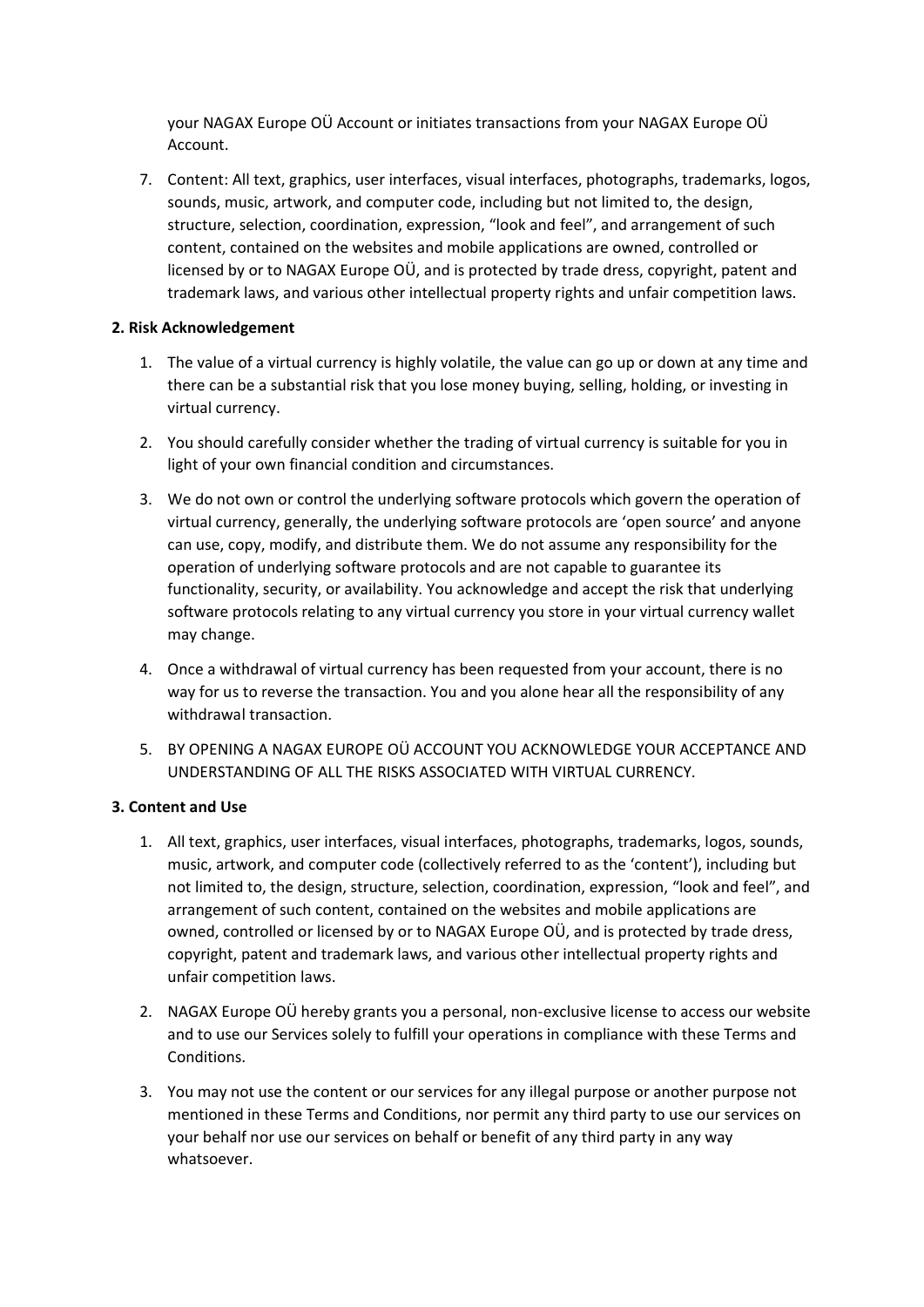- 4. No part of the Content may be copied, reproduced, republished, uploaded, posted, publicly displayed, encoded, translated, transmitted or distributed in any way (including "mirroring") to any other computer, server, website or another medium for publication or distribution or for any commercial use or enterprise, without our express prior written consent.
- 5. You may use information purposely made available by NAGAX Europe OÜ for viewing on or downloading from our website provided that you do not remove any proprietary notice language in all copies of such documents; use such information only for your personal, noncommercial informational purpose; make no modifications to any such information; and, do not make any additional representations or warranties relating to such information.
- 6. You may not use any "deep-link", "page-scrape", "robot", "spider", or another automatic device, program algorithm, or methodology, or any similar or equivalent manual process, to access, acquire, copy or monitor any portion of our websites, mobile applications or Content, or in any way reproduce or circumvent the navigational structure or presentation of the websites, mobile applications, or any Content, to obtain or attempt to obtain any materials, documents, or information through any means not purposely made available through our services. NAGAX Europe OÜ reserves the right to block any such activity.
- 7. You may not attempt to gain unauthorized access to any portion or feature of our services, or any other systems or networks connected to our services or to any server thereto, by hacking, password "mining" or any other illegitimate and illegal means, including the use of virtual private networks or any other mechanism that would facilitate the prohibited use/access of the content or services.
- 8. You may not probe, scan, or test the vulnerability of our services or any network connected to our services, nor breach the security or authentication measures. You may not reverse look-up, trace or seek to trace any information on any other user of or visitor to our websites or mobile applications, including any account on our websites or mobile applications not owned by you, to its source, or exploit any service or information made available or offered by or through our Services, in any way where the purpose is to reveal any information, including but not limited to personal identification or information, other than your own information, as provided for through our websites or mobile applications.
- 9. You may not use any device, software, or routine to interfere or attempt to interfere with the proper working of our services or any transaction being conducted on our websites or mobile applications. You may not forge headers or otherwise manipulate identifiers in order to disguise the origin of any message or transmittal you send to NAGAX Europe OÜ on or through our websites or mobile applications. You may not pretend that you are, or that you represent, someone else, or impersonate any other individual or entity. You may not use our services for any purpose that is unlawful or prohibited by these Terms and Conditions or to solicit the performance of any illegal activity which infringes the rights of NAGAX Europe OÜ or others.
- 10. You agree that NAGAX Europe OÜ may, in its sole discretion and without prior notice, terminate your access to its services and/or block your future access to your NAGAX Europe OÜ Account if it determines that you have violated these Terms and Conditions or other agreements which may be associated with your use of our Services. You also agree that any violation by you of these Terms and Conditions will constitute an unlawful and unfair business practice, and will cause irreparable harm to NAGAX Europe OÜ, for which monetary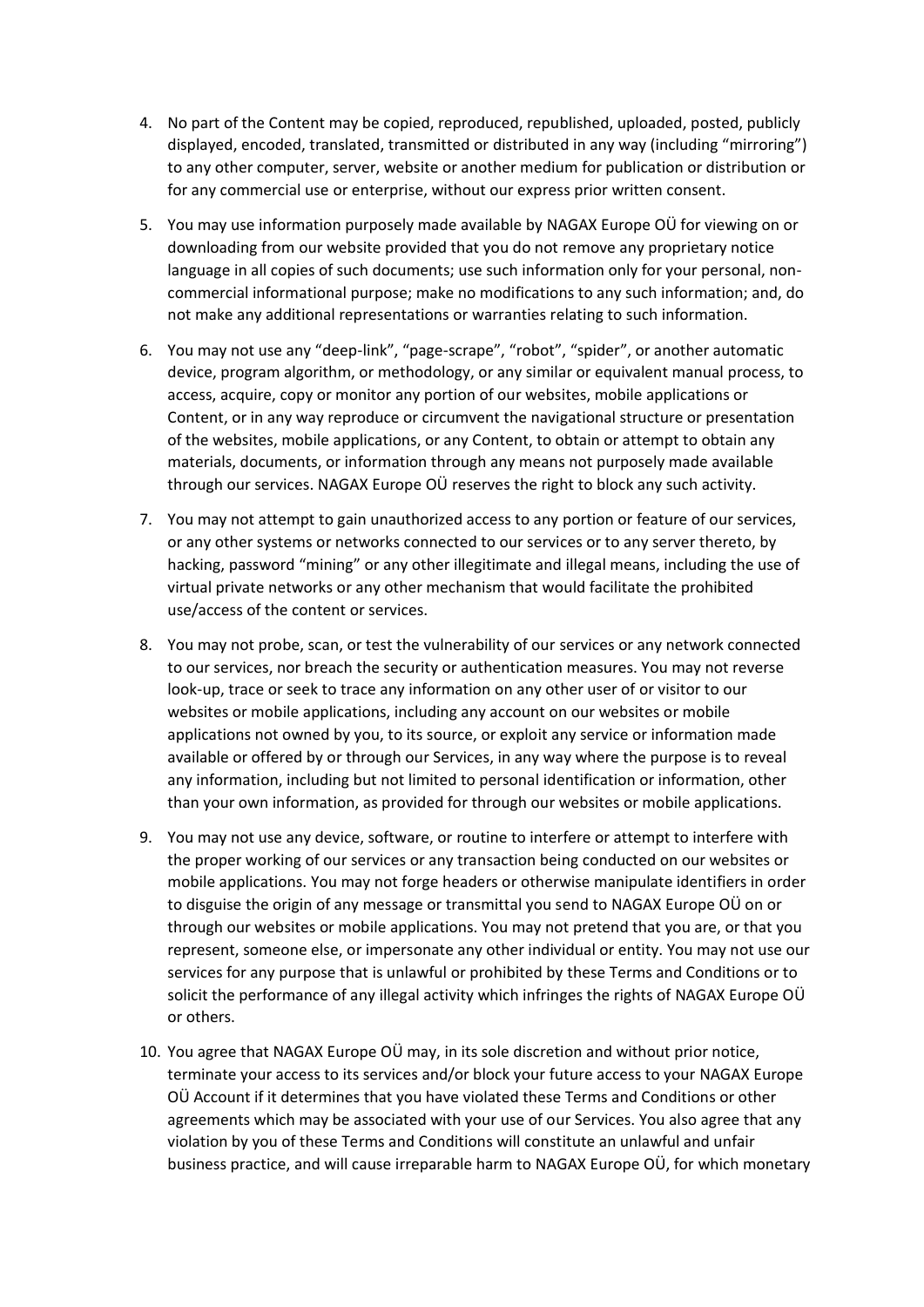damages would be inadequate, and you consent to NAGAX Europe OÜ obtaining any injunctive or equitable relief that NAGAX Europe OÜ deems necessary or appropriate in such circumstances. These remedies are in addition to any other remedies NAGAX Europe OÜ may have at law or in equity.

- 11. You agree that NAGAX Europe OÜ may, in its sole discretion and without prior notice, terminate your access to the content or services, for cause, which includes, but is not limited to, requests by law enforcement or other government agencies, a request by you (selfinitiated account deletions), discontinuance or material modification of the services, or unexpected technical issues or problems.
- 12. If NAGAX Europe OÜ does take any legal action against you as a result of your violation of these Terms and Conditions, NAGAX Europe OÜ will be entitled to recover from you, and you agree to pay, all reasonable legal fees and costs of such legal action, in addition to any other relief granted to NAGAX Europe OÜ. You agree that NAGAX Europe OÜ will not be liable to you or any third party for termination of your access to our services as a result of any violation of these Terms and Conditions.

#### **4. Services**

- 1. NAGAX Europe OÜ cannot guarantee on-time as there are external factors that may affect the continuous provision of the services. Nevertheless, NAGAX Europe OÜ exercises all efforts to offer a platform that runs 24/7.
- 2. Part of our service and responsibility to you is to maintain the safety of your account. We will generate an individual alphanumeric string that is associated with the email address you provide, a Unique Identifier or UID (NAGAX Europe OÜ Account) for every user upon sign-up. We make available a unique wallet address for each account so you can deposit virtual currency onto this account and withdraw from this account to an external wallet of your choice.
- 3. We act as custodians of the virtual currency stored on your NAGAX Europe OÜ Account and are not permitted to access to your NAGAX Europe OÜ Account nor to initiate any transactions to and from your NAGAX Europe OÜ Account. Any transactions are your sole responsibility.
- 4. You represent and warrant that you have full authority to enter into this Terms and Conditions; that you have not previously been suspended or removed from using our services; are not located in, under the control of, or a national or resident of any restricted location or where digital assets are prohibited by law or any country to which is under Sanctions of the Organization of Foreign Assets Control and/or the United Nations; that you are not identified as a "Specially Designated National". For any questions in this regard, you may contact [compliance@nagax.com](mailto:compliance@nagax.com)
- 5. Any misrepresentation or fraudulent use of a NAGAX Europe OÜ Account is considered a severe breach of these Terms and Conditions. In case we become aware or due to the trading activity it is demonstrated that the purpose of the NAGAX Europe OÜ Account is to conduct fraud, we will immediately suspend and block the NAGAX Europe OÜ Account. We reserve the right to take the necessary legal action against any parties to protect our rights, our users, and our resources.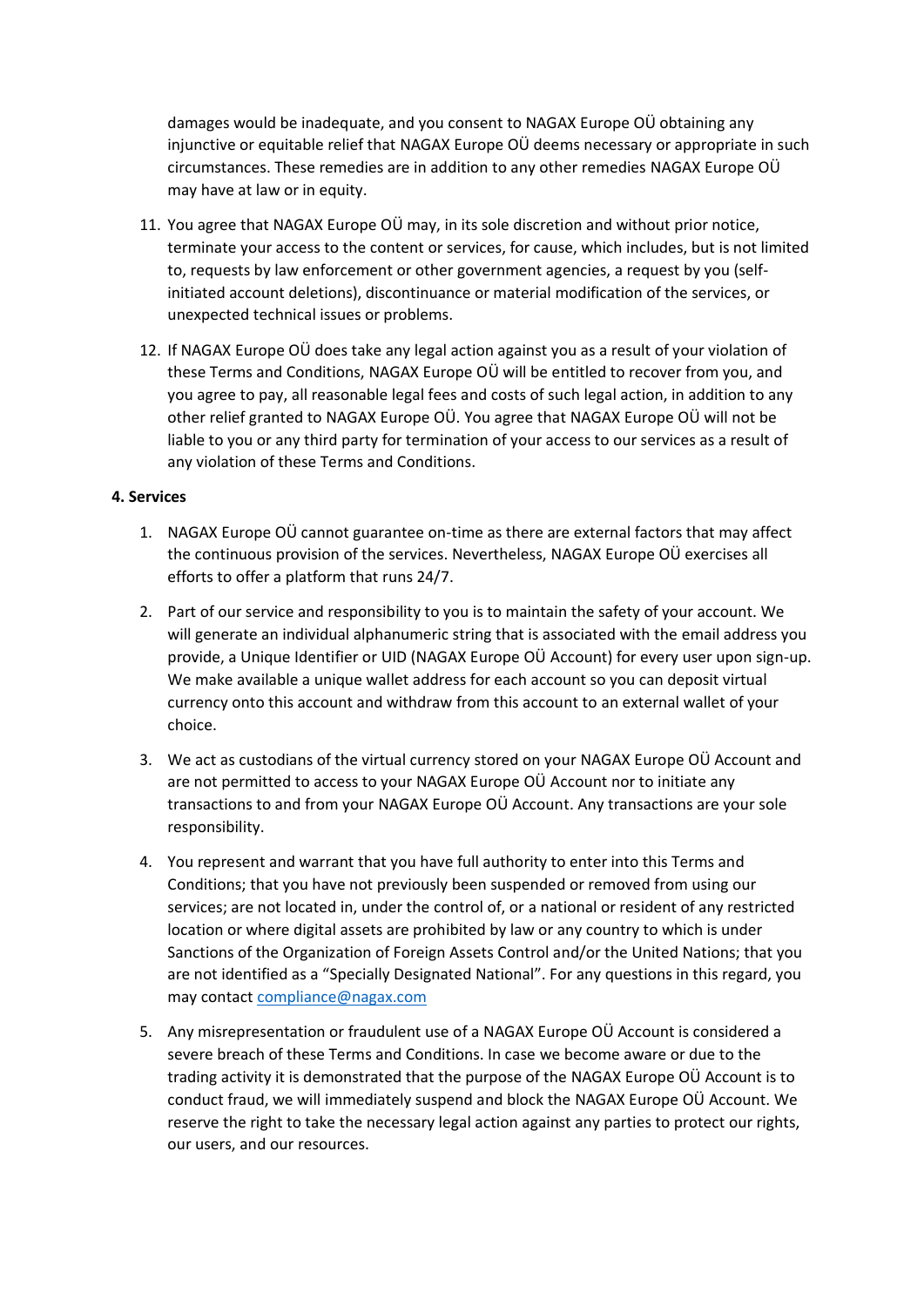- 6. We do not provide our Services in all markets and jurisdictions, we may restrict or prohibit the use of our Services in certain countries. NAGAX Europe OÜ currently does not provide services in the United States of America ("U.S.") and to any U.S. resident or national. We may restrict or prohibit the use of all or a portion of the Services from restricted locations, which at this time include Afghanistan, Albania, Barbados, Belgium,Burkina Faso, Cambodia, Canada (including Quebec), Cayman Islands, Central African Republic, Democratic People's Republic of Korea, Democratic Republic of the Congo, Haiti, Iran, Jamaica, Jordan, Libya, Mali, Morocco, Myanmar, Nicaragua, Pakistan, Panama, Philippines, Senegal, Somalia, South Sudan, Syria, Turkey, Uganda, United Kingdom and any other countries where the citizens have British proof of identity (i.e. British Virgin Island, Gibraltar, Isle of Man etc.), USA, Yemen, Zimbabwe.
- 7. We may, at our own discretion, restrict the number of accounts that you may hold, maintain or acquire. You are solely responsible for the password you assign to your account, for its security and protection from disclosure. You must promptly notify us if you discover or otherwise suspect of any security breach related to your NAGAX Europe OÜ Account.
- 8. You are solely responsible for all the activities in connection with your use of the Services, through your NAGAX Europe OÜ Account and/or using your password, and for the security of your computer systems, and in no event shall NAGAX Europe OÜ be liable for any loss or damages relating to such activity. You should not create different accounts for your own use, any malicious, fraudulent, unfair or otherwise detrimental use of our platform may lead to an automatic suspension and/or termination of our Services.
- 9. Depending on the order type that you select, you will also have to insert certain details. For limit orders, the order limit price; for stop price orders, the stop price; and for take-profit orders, the stop price. You may cancel an order if this order at any time as long as it has not been filled yet, once filled, the order is automatically settled without the possibility of rollback. If you cancel an order before being filled, your balance will be automatically corrected.
- 10. You acknowledge that you understand that wash trades are prohibited. If during the matching process, an incoming order is matched against a book order that relates to the same NAGAX Europe OÜ Account or to different NAGAX Europe OÜ Accounts of the same user, the match will not take place, and the remaining part of the incoming order will be canceled. We may suspend and/or block access to such NAGAX Europe OÜ Accounts.
- 11. Your trading history will be kept by us at all times throughout the validity of these Terms and Conditions and for a period of up to 5 years after you have closed your NAGAX Europe OÜ Account.
- 12. Promotional events that we make available for you are regulated by these Terms and Conditions and the specific terms and/or conditions set by the specific promotional event.

#### **5. Account Verification**

- 1. To form a contract with you, we are required to request personally identifiable information from you.
- 2. By law, we are obliged to collect personally identifiable information from you as part of our Know-Your-Client (KYC) and Anti-Money Laundering (AML) and Prevention of Terrorist Financing (TF) practices.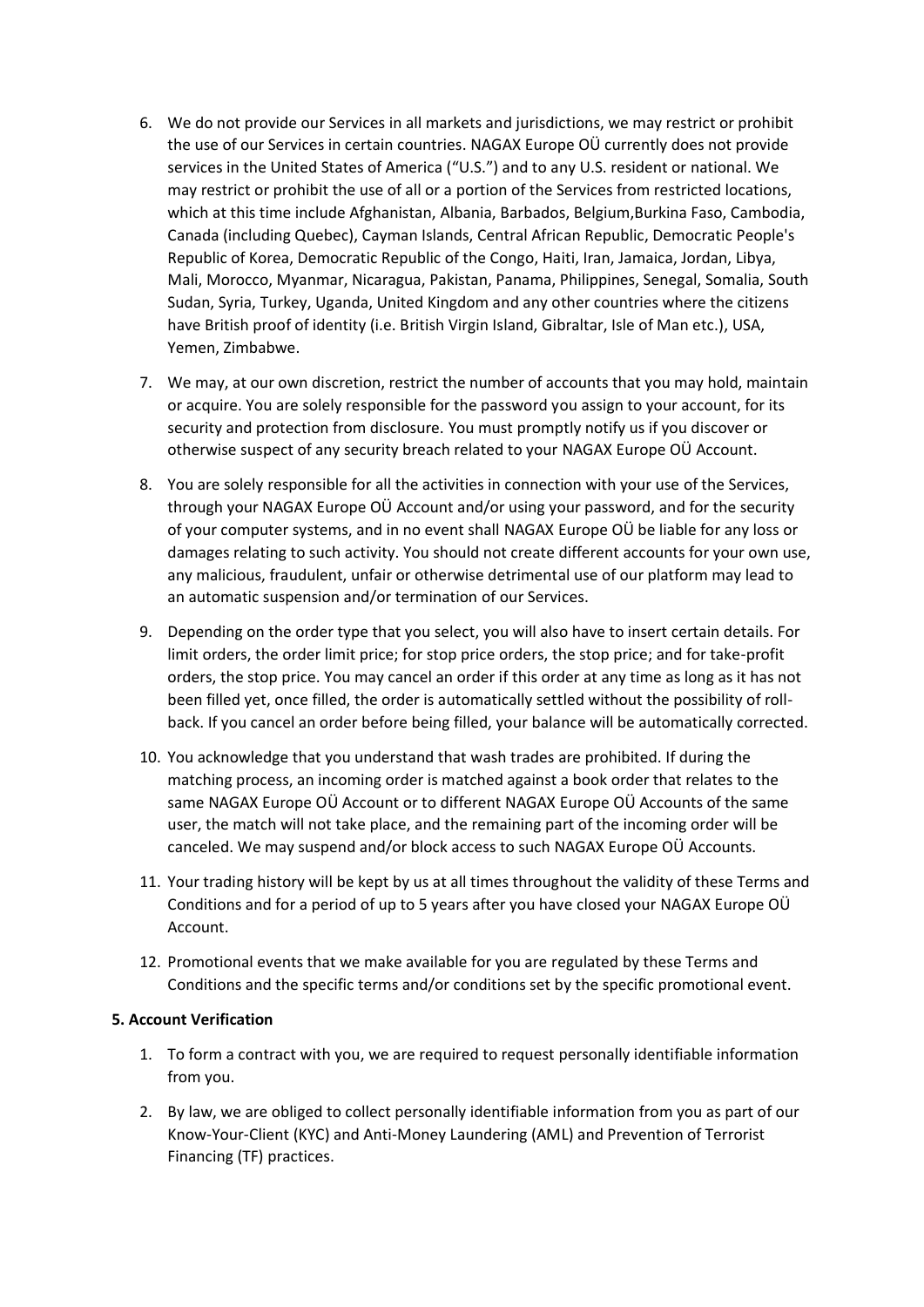- 3. Before making any deposit onto your NAGAX Europe OÜ Account and at any time that we may deem necessary, we will request certain personally identifiable information from you, which may include a self-portrait photo of you and/or holding a photo-government-issued-ID, payment bank card, and any other document/information that we consider necessary.
- 4. Any and all the information that you provide in order to open and operate your NAGAX Europe OÜ Account will be processed in accordance with our Privacy Policy. For any questions in this regard, you may contact [support@nagax.com](mailto:support@nagax.com) or [compliance@nagax.com](mailto:compliance@nagax.com)

## **6. Deposits and withdrawals**

- 1. You may fund your NAGAX Europe OÜ Account by depositing digital assets and/or fiat currency via a bank card or wire deposit.
- 2. Deposits of digital assets might not be immediately reflected on your balance as the transfer of digital assets is dependent on a certain blockchain and may need a certain amount of 'confirmations' in order to reach NAGAX Europe OÜ.
- 3. Deposits of fiat currency via bank card or wire deposit might not be immediately reflected on your balance as the transfer of fiat currency involves financial institutions and corresponding banking that is out of the control of NAGAX Europe OÜ.
- 4. You may withdraw digital assets to the wallets of your choice, NAGAX Europe OÜ will not be responsible for the wallets to which you chose to send digital assets. You acknowledge that you understand that transferring digital assets out of NAGAX Europe OÜ is an irreversible operation.
- 5. Fiat withdrawals are currently only allowed for institutional clients in the EEA.

#### **7. Fees**

Trading Fees:

NAGAX Europe OÜ charges 0.40% Taker and 0.40% Maker Fees.

In case you hold a specific minimum balance in the moments of trading you can save fees per trade.

Iron 0 0.40% 0.40% Bronze ≥ 1000 NGC 0.35% 0.35% Silver ≥ 5000 NGC 0.30% 0.30% Gold ≥ 20000 NGC 0.25% 0.25% Diamond ≥ 50000 NGC 0.15% 0.15% Crystal ≥ 100000 NGC 0.05% 0.05%

#### Withdrawals:

NAGAX Europe OÜ charges 0.05% on each withdrawal on top of any applicable network fees.

#### **9. Activity**

1. Buyers and sellers of digital assets conduct trading with each other, NAGAX Europe OÜ is not a counterparty to any trade that you make. NAGAX Europe OÜ does not promise, guarantee, or otherwise, assure that the Services will be error-free or uninterrupted or that any defects will be corrected, or that your use of our Services will provide specific results.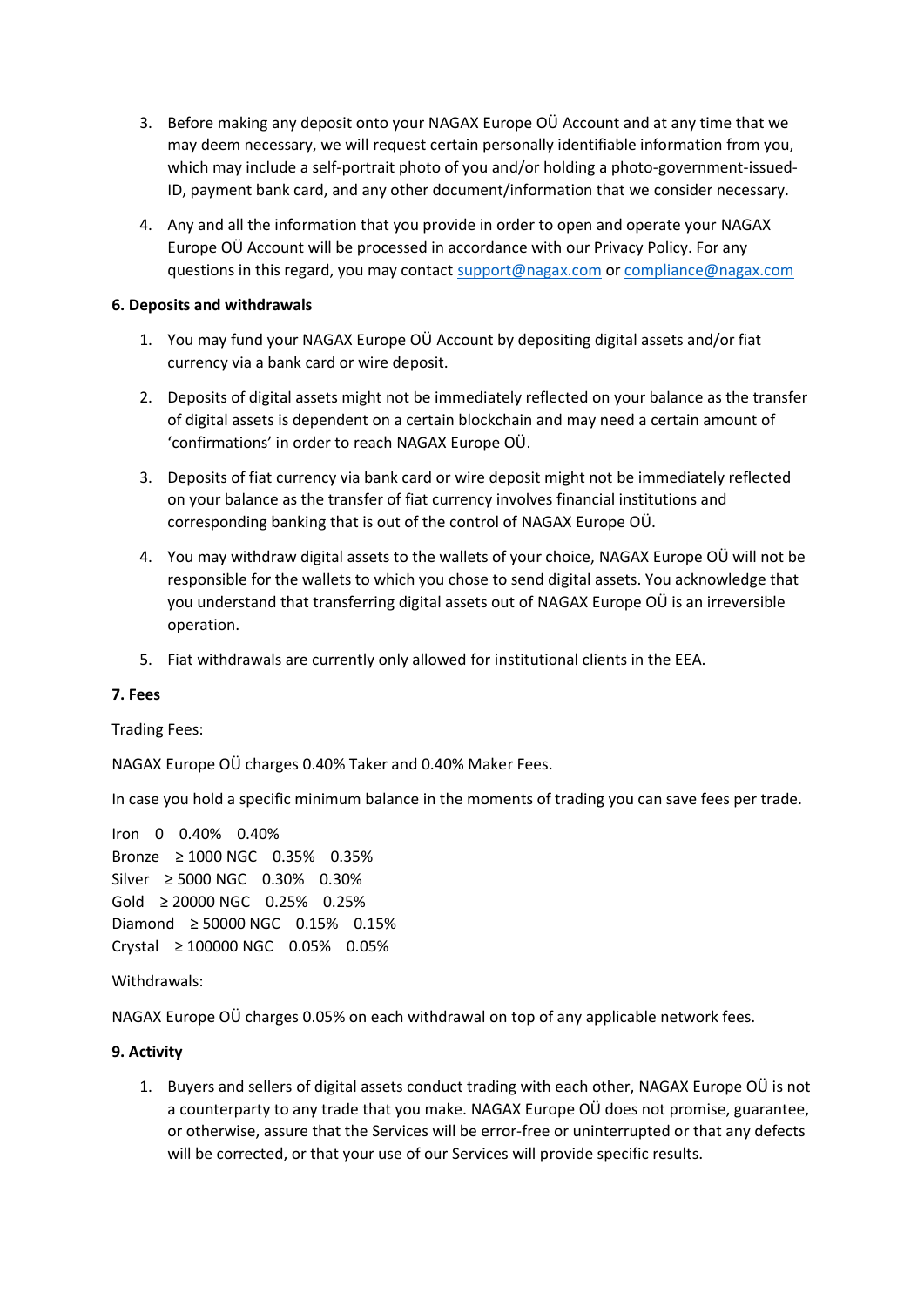- 2. Our Services are delivered on an "as-is" and "as-available" basis. NAGAX Europe OÜ disclaims any and all liability from events out of our control, such as transactions processed through the blockchain for a particular digital asset. You acknowledge and accept that any transaction made on the blockchain is irreversible, you are solely responsible to insert the correct wallet information for transfers of digital assets in and out of our Services.
- 3. You assume total responsibility for your use of our Services, your activities, orders, transactions, submitted documentation, and overall behavior. Your only remedy against NAGAX Europe OÜ for dissatisfaction with our Services is to stop using our Services. This limitation of relief is a part of the bargain between you and NAGAX Europe OÜ.
- 4. All the orders will be entered into on an execution-only basis and NAGAX Europe OÜ shall not be deemed to have made any recommendation to you, advise on the merits of any purchase or sell order, or assess the suitability of any order for you, NAGAX Europe OÜ will not assume any liability in this respect. By using our Services, you express your acknowledgment of the risks, and NAGAX Europe OÜ is entitled to assume that you have sufficient experience and knowledge to understand the risks involved in each order you enter into.
- 5. If on any date or time, amounts would be otherwise payable in respect of the orders, any such amount will be automatically satisfied and discharged from your account's balance.
- 6. On the occurrence of an event of default, we may specify a date for the termination and liquidation of all the active orders (the "Liquidation Date"). On or before the Liquidation Date, you are obligated to make any further payments under your active orders. NAGAX Europe OÜ may, otherwise, liquidate any open position you hold to cover the necessary payments due.
- 7. In case your trading activity is unusual or abnormal, NAGAX Europe OÜ, in its sole discretion, is entitled to stop processing your transactions until clarifying the situation, asking for further verification, or any other necessary documentation that it may be required by law or agreements with counterparties, such as, but not limited to, payment processing partners, financial institutions or others.
- 8. In case your trading activity is such that might reasonably be considered as abusive or is adopting trading strategies aimed at exploiting misquotations or is generally deemed to be acting in bad faith or attempting to abuse the information or facilities available through our Services (commonly known as "sniping") NAGAX Europe OÜ is entitled to suspend its Services indefinitely, including the permanent closing of the account.
- 9. You are strictly prohibited to perform "self-trading" (or "wash-trading") actions. NAGAX Europe OÜ system will identify when this type of action occurs and your account will be penalized with an automatic transaction fee on the value of each transaction that is deemed to have been "self-traded". We reserve the right to suspend access to our Services.

#### **10. Liability and indemnification**

1. Except where prohibited by law, in no event will NAGAX Europe OÜ be liable to you for any indirect, consequential, exemplary, incidental or punitive damages, including loss of profit, even if NAGAX Europe OÜ has been advised of the possibility of such damages.